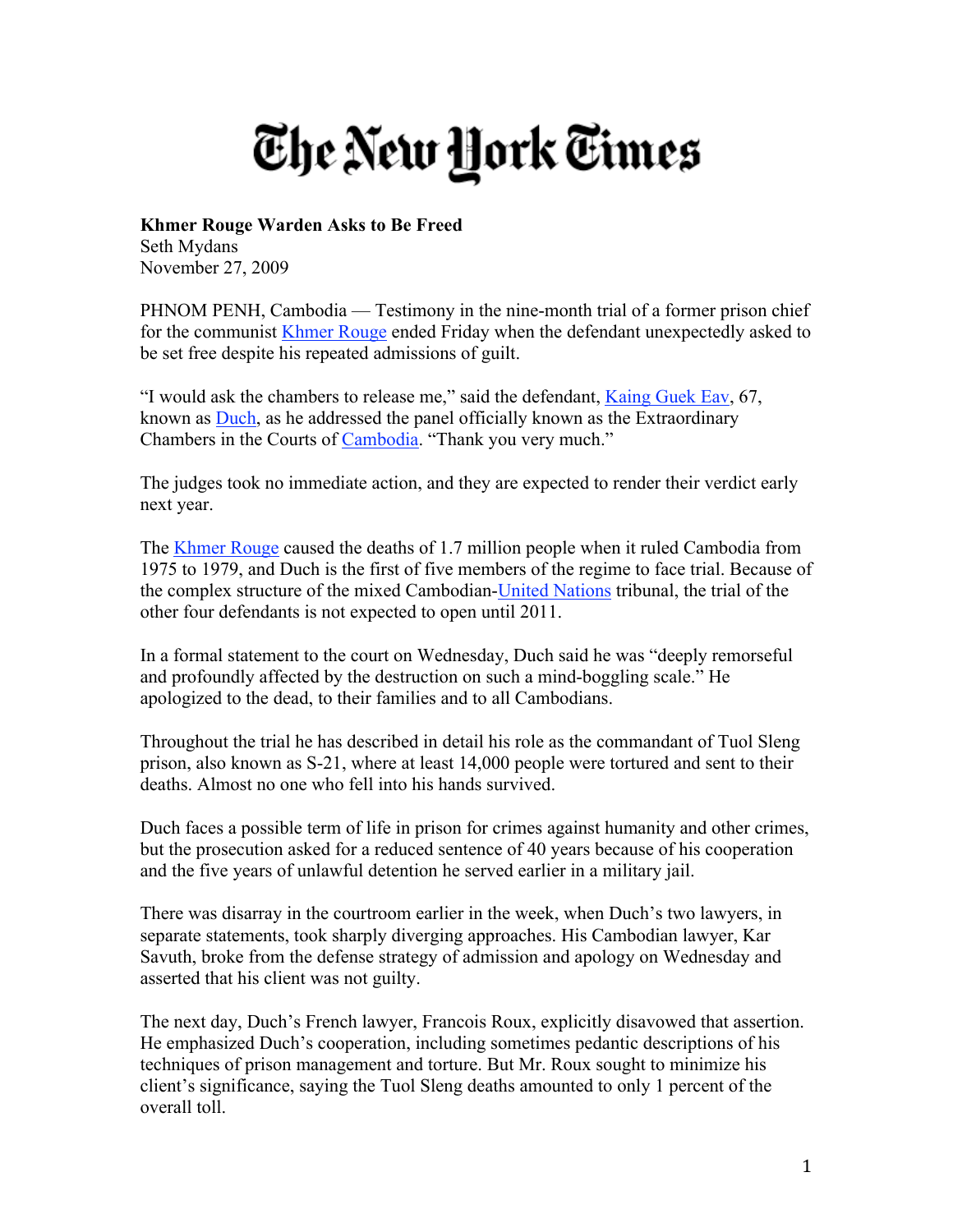"As long as the prosecution's submissions make this man a scapegoat, you will not advance the development of humankind one millimeter," Mr. Roux said in his closing statement. "No, Duch does not have to bear the whole horror of the tragedy of Cambodia on his head."

In his own statement, Duch said he was only following orders that came down from the Khmer Rouge chief, Pol Pot, who died in 1998 without ever facing trial.

"I could do nothing to help," Duch said. "Pol Pot regarded these people as thorns in his eyes."

Duch read his apology from a prepared statement, as he had with a similar apology after the start of the trial in February, and a prosecutor, William Smith, said his partial and qualified admissions throughout the process showed that he was "not facing up to who he was back in 1975 to 1979."

Mr. Smith on Thursday asked the five-judge panel to "remember the victims" and to "send a clear message to the future of Cambodia."

"We gave the accused that opportunity about two days ago to say to this court, to say to the people of Cambodia, 'Yes, I committed these crimes. I committed them willingly,' " Mr. Smith said.

"But what he's done," Mr. Smith added, "he's had his international counsel say he was a small cog in a machine."

At a press conference after Duch's request to be released, Mr. Smith said, "We, the coprosecutors, have been taken by surprise. It's still in my mind unclear whether there was agreement or disagreement between the national and international counsel.

"The fact that he entered a request for an acquittal reinforces in our mind that the remorse is limited."

The completion of the case against Duch marked a moment of success in a process that has been surrounded by controversy since the earliest discussions about a tribunal in 1997 between Cambodia and the United Nations. There have been continuing concerns over possible political interference, corruption and the quality of the jurisprudence.

But on Thursday, Mr. Roux declared: "How many cynics said it would never take place? And then the trial took place, with all the complexities we had to deal with and transcend. But here we are. We have done it."

The tribunal is now scheduled to move to "Case 2," what is likely to be a long and complicated proceeding for the other four defendants, who, unlike Duch, had held official senior positions in the Khmer Rouge leadership.